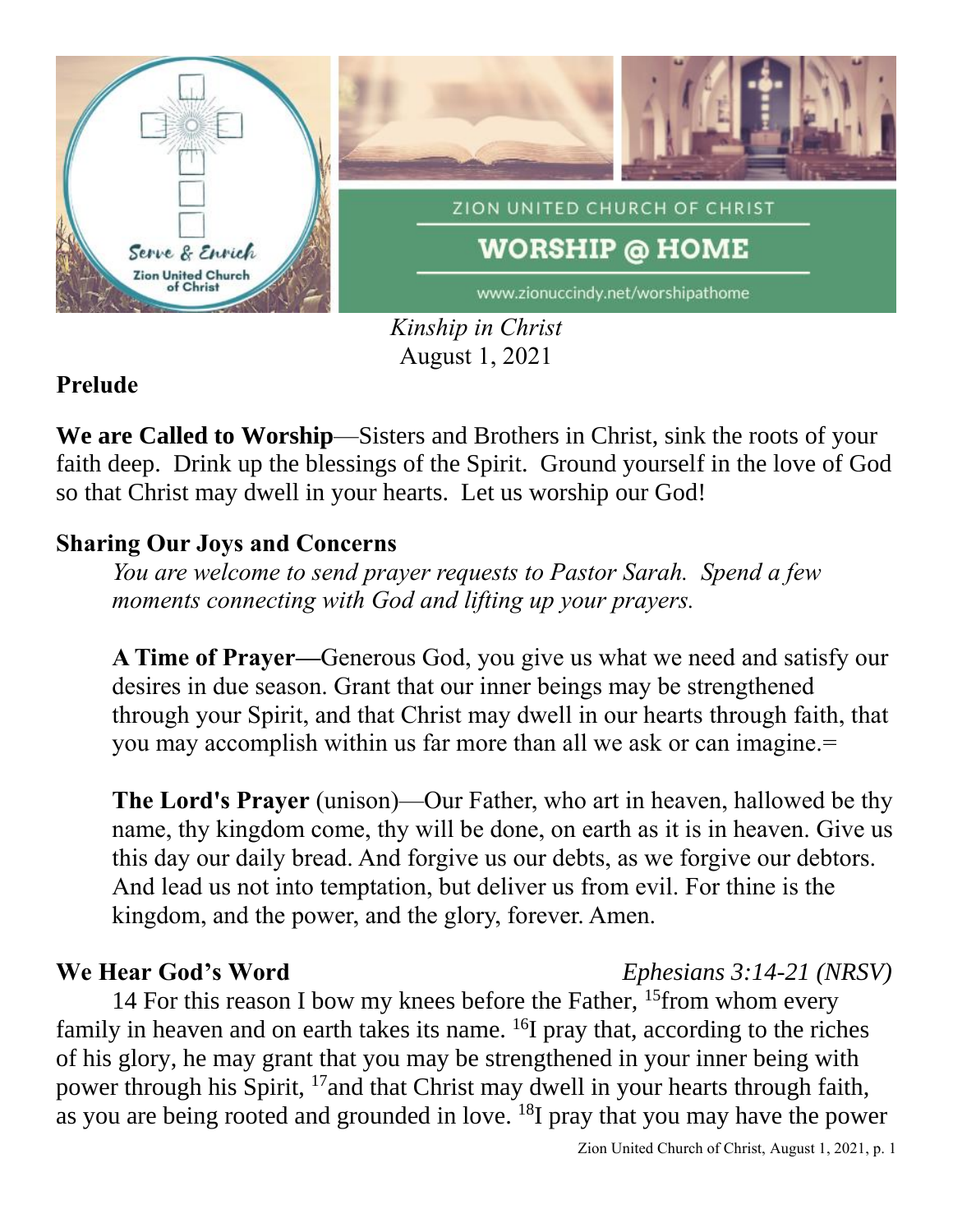to comprehend, with all the saints, what is the breadth and length and height and depth, <sup>19</sup> and to know the love of Christ that surpasses knowledge, so that you may be filled with all the fullness of God.

20 Now to him who by the power at work within us is able to accomplish abundantly far more than all we can ask or imagine,  $^{21}$  to him be glory in the church and in Christ Jesus to all generations, for ever and ever. Amen.

**Meditation** *Kinship in Christ*

#### **We Gather at the Table**



**Set Your Place at the Table**—Communion was first celebrated in the homes of those in the early church. Friends and family would gather together to pray, singing songs, and break bread. We carry on that tradition today. Whatever you have on hand to celebrate communion will work just fine, because this ancient ritual is not about what we use for this meal or where we partake of it. Instead, it is about the act of remembrance. So, gather around the table, prepare your place, and remember that Christ is in our midst.

**Our Invitation—**At this table of grace we get a glimpse of what is the breadth and length and height and depth of Christ's love for us. Here the cup flows freely, the feast is generous, and there's a place for you.

**The Words of Institution**—On the night when Jesus was to be betrayed, he gathered with his friends in that upper room to celebrate the Passover meal, a meal of remembrance of the liberation of God's people from slavery in Egypt, a journey that would lead them deep into the wilderness. After the meal was over, Jesus took the bread that was left, broke it, blessed it, and said, "Take and eat, this is my body broken for you." In the same way, he took the cup, the fruit of the vine, and pouring it out he said, "This is the cup of the new covenant, my blood shed for you and the forgiveness of sins. As often as you eat this bread and drink this cup, remember me." Today, we remember Christ's body broken for us and blood shed for us as bread is transformed into mercy and wine into compassion. As we prepare to receive this holy meal, let us ready our hearts by confessing our sins to God. Let us pray.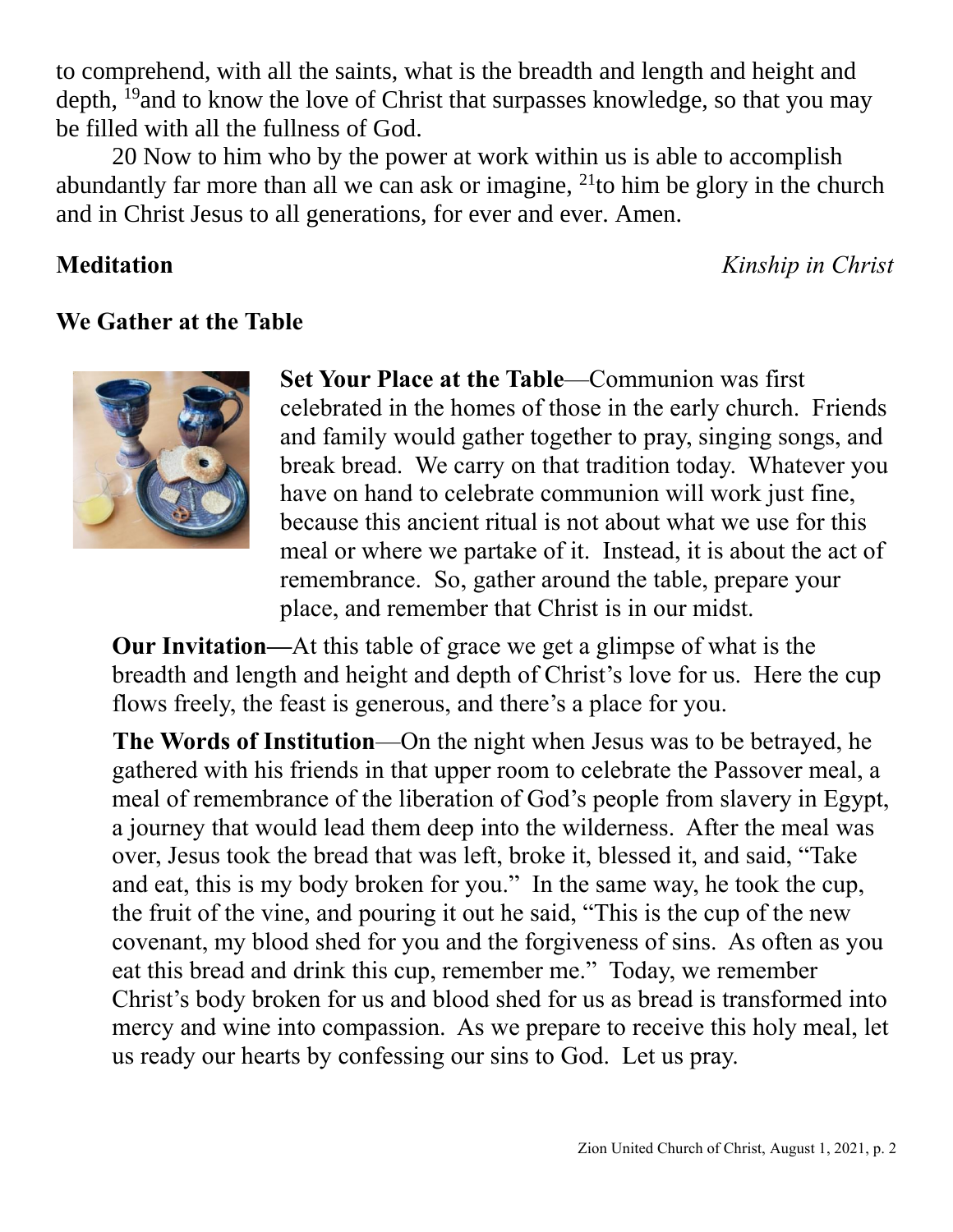**Our Confession**—Have mercy, God of every generation. Pour out the rich blessing of forgiveness on our parched souls. Feed us with Heaven's Bread, so we might be nourished by your gentleness. Shape us as your people, and restore us to faithful living, as we seek to follow our Lord and Savior, Jesus Christ, in service to everyone we meet.`

**Assurance of Grace—**The wideness of God's mercy, the range of God's forgiveness, the infinite love of God, the Heart of hope which is never empty: all these gifts are ours, as God restores us to the fullness of life meant for us. Grounded in love, rooted in discipleship, we offer ourselves in service to others, recognizing the limitless grace which is ours to share in Christ. Thanks be to God. Amen.`

**Blessing Our Meal**—God of mercy and grace, we pray that in gathering at your table our inner being might be strengthened with the power of our Spirit. We ask that you flow through this cup and this bread that they might be the nutrients our spirits crave so that we might sink our roots deeper and deeper into your love. Bless this meal and all who partake, in Christ's name we pray, Amen.

**We Share the Bread and the Cup**  $-$  As you eat the bread, remember, "This is the body of Christ broken for you." Take and eat. As you drink the cup, remember, "This is the blood of Christ shed for you and the forgiveness of sins." Take and drink.

**We Give Thanks**—Almighty God, we give you thanks for the gift of our Savior's presence in the simplicity and splendor of this holy meal. Unite us with all who are fed by Christ's body and blood that we may faithfully proclaim the good news of your love and that your universal church may be a rainbow of hope in an uncertain world; through Jesus Christ our Redeemer. Amen.+

### **We Respond to God's Word with Our Giving**

**Invitation—**Let us take the abundant blessings that God has given to us and return a generous portion to God, certain that God can accomplish far more than we could ever imagine.